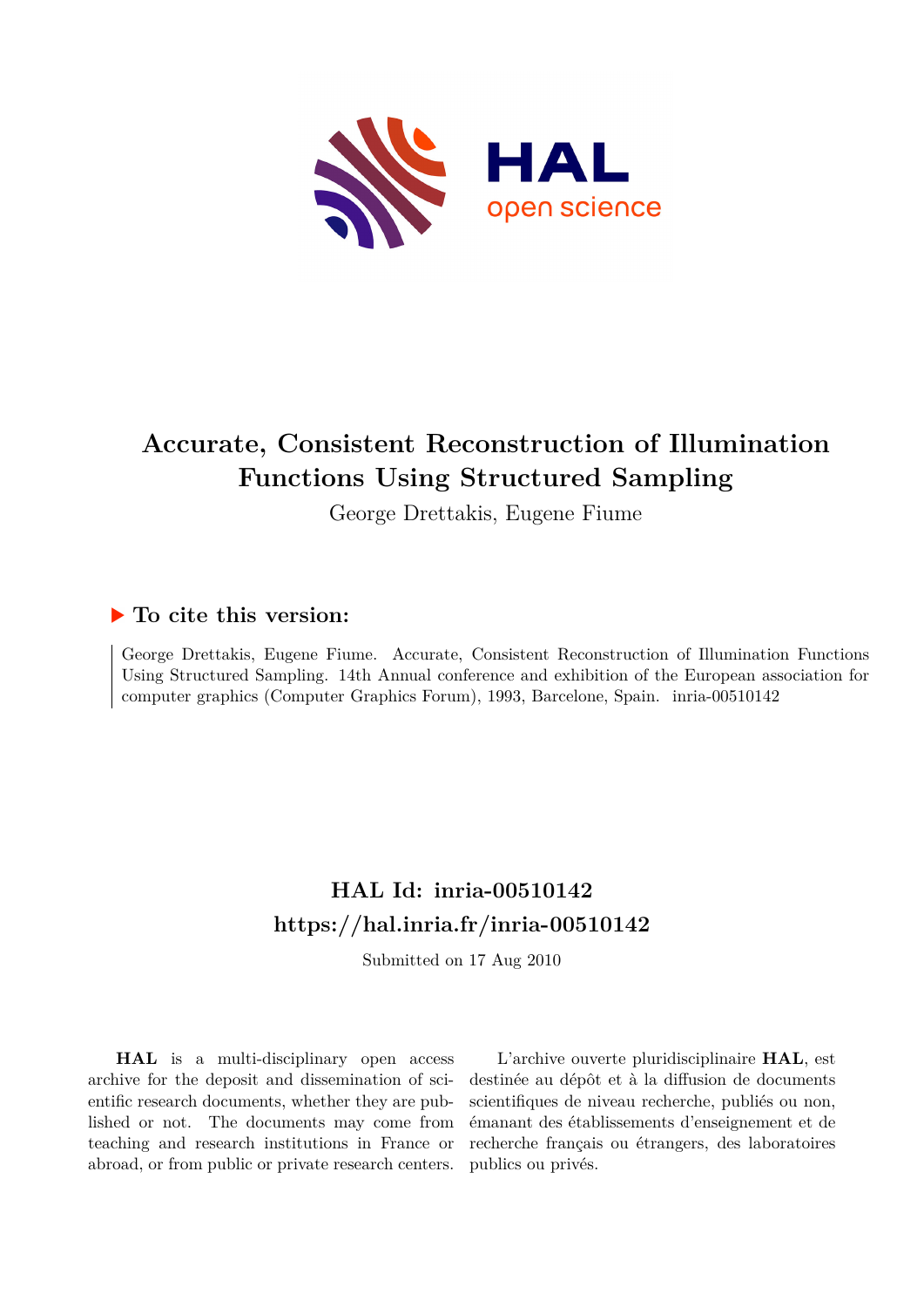# **Accurate and Consistent Reconstruction of Illumination Functions Using Structured Sampling**

George Drettakis and Eugene Fiume {dret|elf}@dgp.toronto.edu

Department of Computer Science, University of Toronto, Toronto, CANADA M5S1A4

## **Abstract**

*The study of common classes of diffuse emitters, such as planar convex polygons, reveals several interesting properties of the functions of illumination these emitters cast on receiver surfaces. Some properties, such as the position of the maximum and the curvature are of particular interest for sampling and reconstruction of illumination across receivers. A computationally efficient approach is presented that identifies these properties, and uses them to select samples of illumination. In addition these properties are used to determine upper bounds on the error due to linear and quadratic interpolants. These bounds are then used to adaptively subdivide the nonuniform sampling grid, resulting in accurate reconstruction. Results show that the method reduces the error compared to uniform approaches, and produces more consistent animated sequences.*

## **1. Motivation**

In every global illumination algorithm, it is necessary to represent radiance as it varies across a surface in the environment that receives light. Most approaches achieve this with a grid of elements on every surface. Radiance is usually collected at the centre or at the vertices of these elements. The subdivision of these grids is typically a user-defined parameter that specifies minimum element size [9]. Some methods adaptively subdivide the grid based on the variation of illumination at these predefined sample points, while most depend ultimately on user intervention as a necessary final step.

These approaches have produced impressive results but nonetheless often result in element grids that are much finer than necessary in some places and overly coarse in others. The result is wasted computation while calculating the radiance values at each element and there is no guarantee of the quality or the error level incurred in such approaches, since the initial grid subdivision can cause significant undersampling errors. Finally, in the cases of animation, errors can appear as objects change relative positions, since previous approaches may give inconsistent results when the geometry changes.

The study of the behaviour of certain emitter classes such as convex polygons reveals several important functional properties. The algorithm presented in this paper takes advantage of this structure of illumination functions in a common class of emitters. A non-uniform, adaptive sampling strategy is developed that is then used to create a piecewise polynomial representation of radiance over a receiver surface. The goals of the approach are *efficiency*, achieved by decreasing the number of samples and therefore illumination function evaluations; *accuracy*, since the algorithm is based on bounding the error in specific regions; and finally *consistency* during animation, which is achieved by tracking certain important characteristics of the illumination function.

The method can be used in traditional radiosity-based algorithms as an alternative to the patch/element representation of radiance. It facilitates better illumination function quality, as well as relieving the user of the burden of manual patch size adjustment.

## **2. Previous Work**

Previous algorithms have mainly used the "radiosity gradient" approach to adaptively subdivide the element grid [3]. In this approach the illumination values are examined at neighbouring elements on the grid, and if the difference between the values is larger than some predefined threshold, the elements are subdivided. More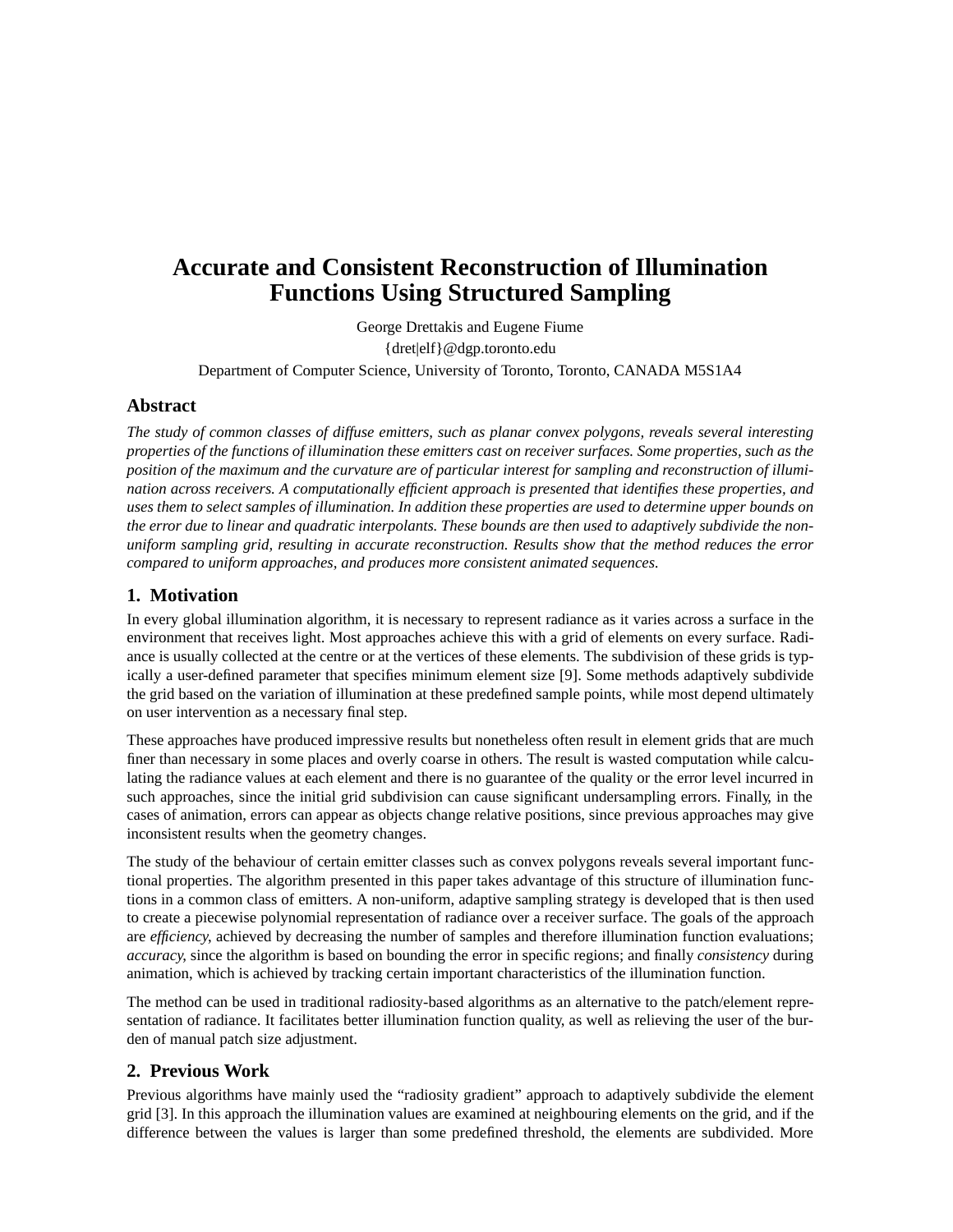recent work refines the grid based on predetermined geometrical considerations [1], power transfer [5], or view dependent criteria [13]. These approaches are to a large extent more concerned with the light transfer calculations, and less with the display of radiance.

Other approaches use piecewise polynomial representations on triangular grids [9][12], but their main goal is to deal with the problems introduced by shadow boundaries. Similar considerations due to shadows are presented in [6][7]. Higher order interpolants are considered, but the emphasis is on the accuracy of light transfer calculations in the context of a finite element approach. Salesin et al. [12], perform cubic reconstruction given a mesh of samples. The use of cubic reconstruction seems more suited to the situations that include shadow boundaries, since we believe that for the unoccluded case presented here, linear and quadratic interpolants are sufficient. However, this choice depends on the computational/quality trade-offs of a specific application.

None of the above approaches take the characteristics of illumination functions into account, even though in most of them only the limited class of convex polygonal emitters is being considered. Campbell and Fussell [2], identify the existence of a single maximum in unoccluded regions from simple light sources. This information is used to guide sampling by subdividing the regions between maximum and minimum values. No justification of the existence of the maximum was given however. In addition, the overall function behaviour was not examined, and no subsequent effort was made to achieve a good fit to the function.



**Figure 1. Rectangular Source and Corresponding Illumination on a Linear Subdomain**

## **3. Illumination Function Behaviour**

By observation, it can be seen that illumination due to planar sources often has general characteristics that do not change from one source to another. In particular, simple convex polygonal sources seem to have one maximum, and are "radially" decreasing everywhere else. Take for example the configuration of a rectangular light source shown in Figure 1(a). We examine the illumination function defined on the vertical line down the middle of the receiver. Even though the receiver is oriented at an angle with respect to the emitting source, we see that the illumination increases smoothly towards the maximum and the decreases slowly away from it. This property is called *unimodality*, and we define it formally as follows.

**Definition:** A function  $f(x, y)$  is unimodal if and only if f has only one maximum, and the restriction of  $f(x, y)$  to a linear subdomain  $ax + by + c = 0$ , also has only one maximum and is monotonically decreasing *as a function of distance from that maximum.*

This property does not hold for all polygonal sources. If two polygonal unimodal sources are connected by a long thin strip, the combined function will have two separate maxima close to the maxima of the original sources. As will be shown in what follows, it is extremely important to identify the behaviour of illumination functions if possible. In the cases in which we can determine or assume unimodality, the use of attendant function properties allows us to construct consistent and accurate sampling strategies. Conversely, there exist some cases of non-convex sources that are unimodal, such as bowtie polygons that are only very slightly concave. Due to the symmetry and simplicity of geometry, some special cases of light sources can be shown to be unimodal. One such case is a disc source lighting an arbitrarily oriented planar receiver.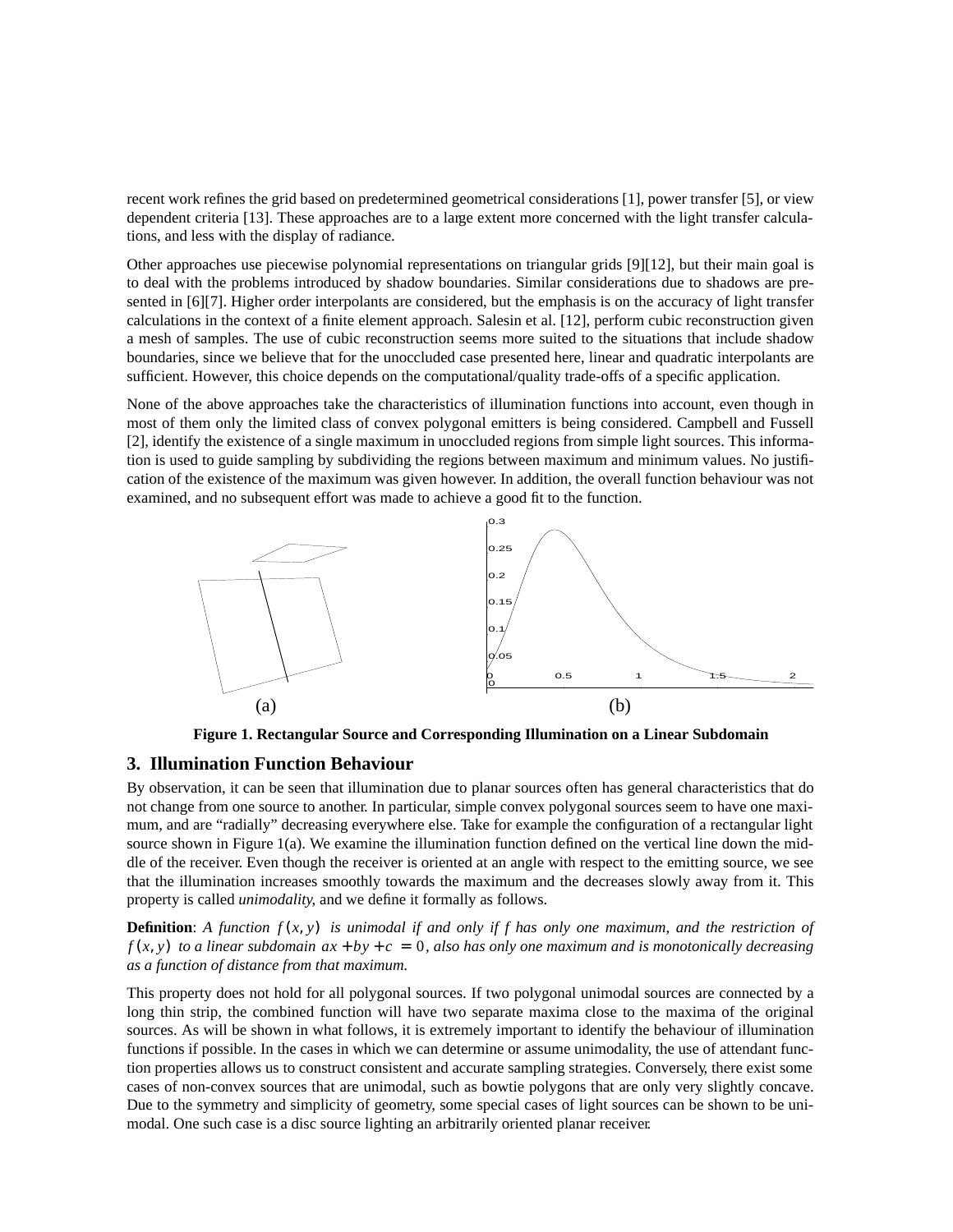#### **3.1 Proof of Unimodality for a Disc Light Source**

Consider the configuration shown in Figure 2(a), where the disc shown is a uniform diffuse emitter. The point *P* and the disc define a unique sphere. It has been shown that the illumination in the direction OP from any point *P* on the sphere (but below the disk) is equal, and depends only on the radius of the sphere [10]. We call any such sphere an *isolux* sphere. Define an isolux sphere S with radius R.  $H(R) = R + |OC|$  is the distance from the disc to the point directly opposing the centre (see Figure 2(a)) and is proportional to *R.* If the disc has radius *a*, and luminosity *L*, then the illumination<sup>1</sup> at any point on the sphere is given as follows:

$$
E_s(R) = L \frac{a^2}{H(R)^2 + a^2}
$$
 (1)

To prove the unimodality property, we transform our environment so that the receiver plane is embedded in the plane  $z = 0$ . We define  $E(P)$  to be the value of illumination at the point  $P(x, y)$ . Eq. (1) gives an expression for the illumination in direction  $OP$ . To find the illumination with respect to the surface normal it is necessary to scale by the cosine of the angle  $\theta$  formed between OP and the normal to the surface  $N_s$  (see Figure 2(b)). We will initially examine the function  $E(x, y)$  and then demonstrate that the cosine scale factor preserves the decreasing nature of the function.



**Figure 2. Disc light source properties**

**Theorem**: For a disc light source  $D_s$  centred at  $C = (c_x, c_y, c_z)$ , with radius a, and outgoing unit normal to *the surface*  $N = (n_x, n_y, n_z)$  and for the receiver plane  $z = 0$ , the illumination function  $E(x, y)$  is unimodal.

**Proof:** All the isolux spheres defined by the disc  $D<sub>s</sub>$  have centres that are positioned on the line  $L(t) = (c_x, c_y, c_z) + t(n_x, n_y, n_z)$  [10] (see Figure 2(b)). Define  $S(t_i)$  as the sphere centred at  $O = L(t_i)$  for a specific  $t = t_i$  (see Figure 2(b)). Call  $R_s(t_i)$  the radius of the sphere.

**Lemma 1**: *There exists only one value*  $t_{min}$  *of t on the line*  $L(t)$  *such that the corresponding unique sphere is tangential to the plane z* = 0 *at point*  $P_{max}$ *, thus having only one point in common with the plane.*  $t_{min}$  *of t on the line*  $L(t)$  $S(t_{min})$  *is tangential to the plane*  $z = 0$  *at point*  $P_{max}$ 

If the equation of the sphere is substituted into the plane  $z = 0$ , and if we require that the radius of the resulting circle is 0, we have two possible values of  $t_{min}$ . It can be shown from the geometry of the problem that only one of these roots is acceptable.

Any value  $t_i$  less than  $t_{min}$  corresponds to an isolux sphere  $S(t_i)$  that does not intersect the receiving plane. The radius of the resulting isolux sphere is an increasing function of  $t_i$ . From Eq. (1), we know that the illumination value of the isolux sphere is an decreasing function of  $R_s$ , and thus a decreasing function of  $t_i$ . Consequently, of all the isolux spheres that have at least one point in common with the receiving plane, the sphere  $S(t_{min})$  has the smallest radius, and consequently the highest value of illumination on the receiver plane. Therefore the function  $E(x, y)$  has a single maximum at the point  $P_{max}$  at which  $S(t_{min})$  touches the plane

<sup>1.</sup> In what follows we use illumination or illuminance (incoming power density according to visual response) as loosely equivalent to irradiance *E* (incoming power density). In graphics radiance is *L* is typically used, related to irradiance for a diffuse emitter and a diffuse reflector with reflectivity  $\rho$  as follows:  $L = (\rho/\pi) E$ .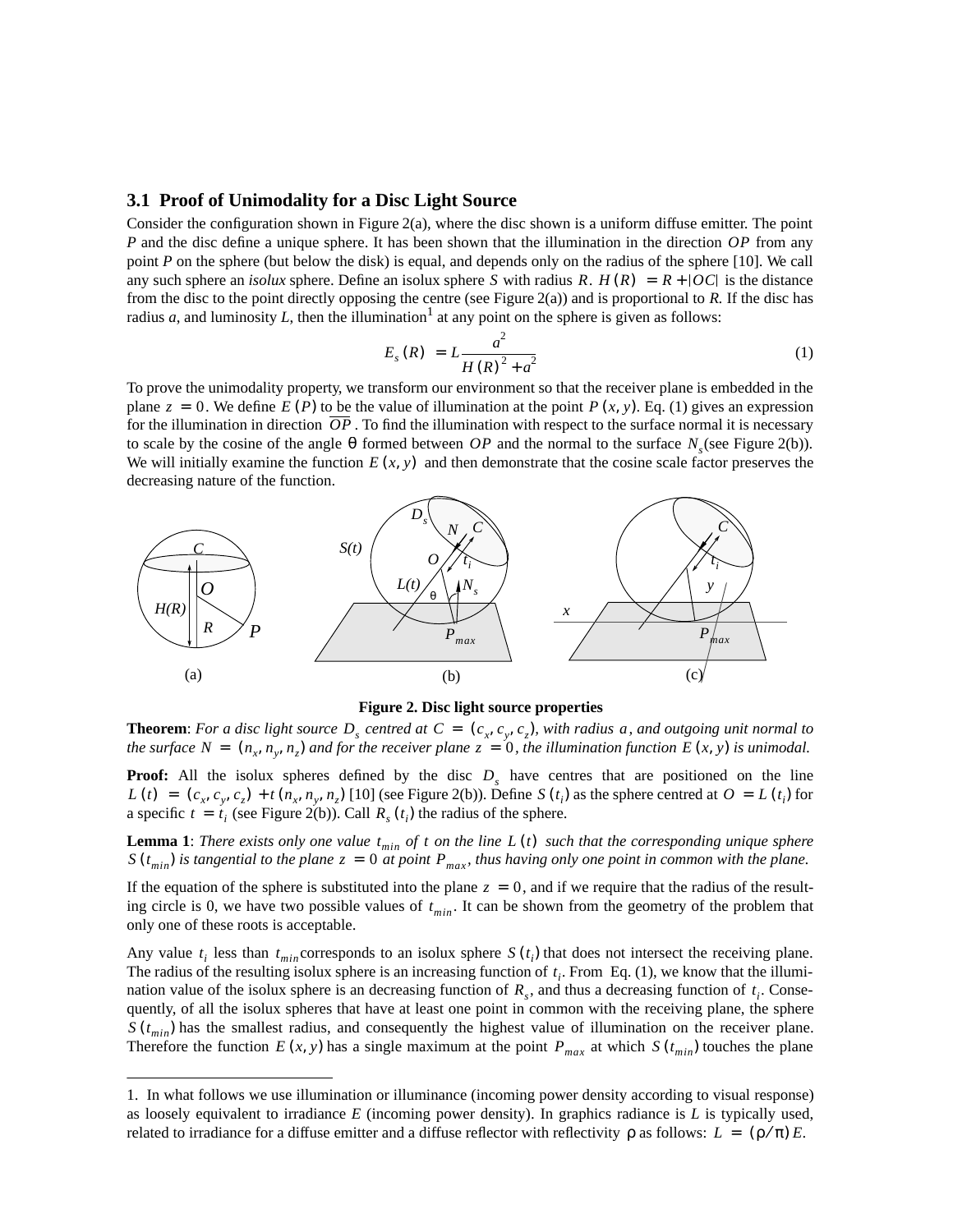$z = 0$ . We place the origin at  $P_{max}$  and the *x*-axis aligned with the projection of the line *L* (see Figure 2(c)). It now suffices to show the following.

**Lemma 2:** The restriction of E  $(x, y)$  on any line on the plane has a single maximum  $t_{max}$  and is decreasing as *a function of distance from*  $t_{max}$ *.* 

In Appendix A we outline the proof of Lemma 2 and show that the cosine of the angle scale factor formed by OP and the normal of the receiver is decreasing as a function of distance from the maximum. We have thus shown that the function of illumination from a disc source on a plane of arbitrary orientation is unimodal.  $\Box$ 

In addition, unimodality can be proven for the simple case of a rectangular light source and a receiver plane that is parallel to the plane of the source. This can be shown by taking the antiderivative of the illumination function.

#### **3.2 General Characteristics of Illumination Functions**

Given the above discussion, there is strong indication that the following conjecture is true.

**Conjecture**: *The illumination functions of planar convex polygonal light sources on arbitrarily oriented receiver planes are unimodal.*

The full proof of the conjecture, as well as finding the largest class of sources and receiver orientations that are unimodal are difficult problems that are subjects of ongoing research. However, the general proof for the disc light source gives us strong evidence that this property holds, since we can see that moderately tight bounds can be constructed from disc light sources for a number of polygonal shapes. Finally, in all the experiments performed by the authors, the illumination functions on surfaces due to convex sources have demonstrated unimodal behaviour. The complicated nature of the functions involved makes establishing these properties quite difficult, as indicated by the above discussion of the simple disc source case. For simplicity, in the following discussion we will consider a one-dimensional cross section of the full illumination function  $E(x, y)$ , defined as  $I(t)$ , with the parameter t varying along a line. Such is the graph shown in Figure 1(a). It is important to note that this analysis only gives us a rough idea of how the two-dimensional function behaves.

For polygonal emitters, we have an analytic expression for  $E(x, y)$ . For a polygonal emitter with *n* vertices, the illumination at a point  $P(x, y)$  is defined analytically by:

$$
E(P) = \sum_{i=1}^{n} \gamma_i \cos(\delta_i), \qquad (2)
$$

where the quantity  $\gamma_i$  is the interior angle formed by the point P and the vertices  $v_i$  and  $v_{i+1}$ , and  $\delta_i$  is the angle of the normal to the surface defined by  $P$ ,  $v_i$ ,  $v_{i+1}$  and the normal to the receiver.

What can we conclude about a function's behaviour given unimodality? For a given function  $I(t)$ , we immediately know that the first derivative has one easily isolated root, at the maximum. The position of this maximum is important, and we call the value of t such that  $I(t)$  is maximum,  $t_{max}$ .



**Figure 3. First and Second Derivatives of a Unimodal Illumination Function on a Linear Subdomain**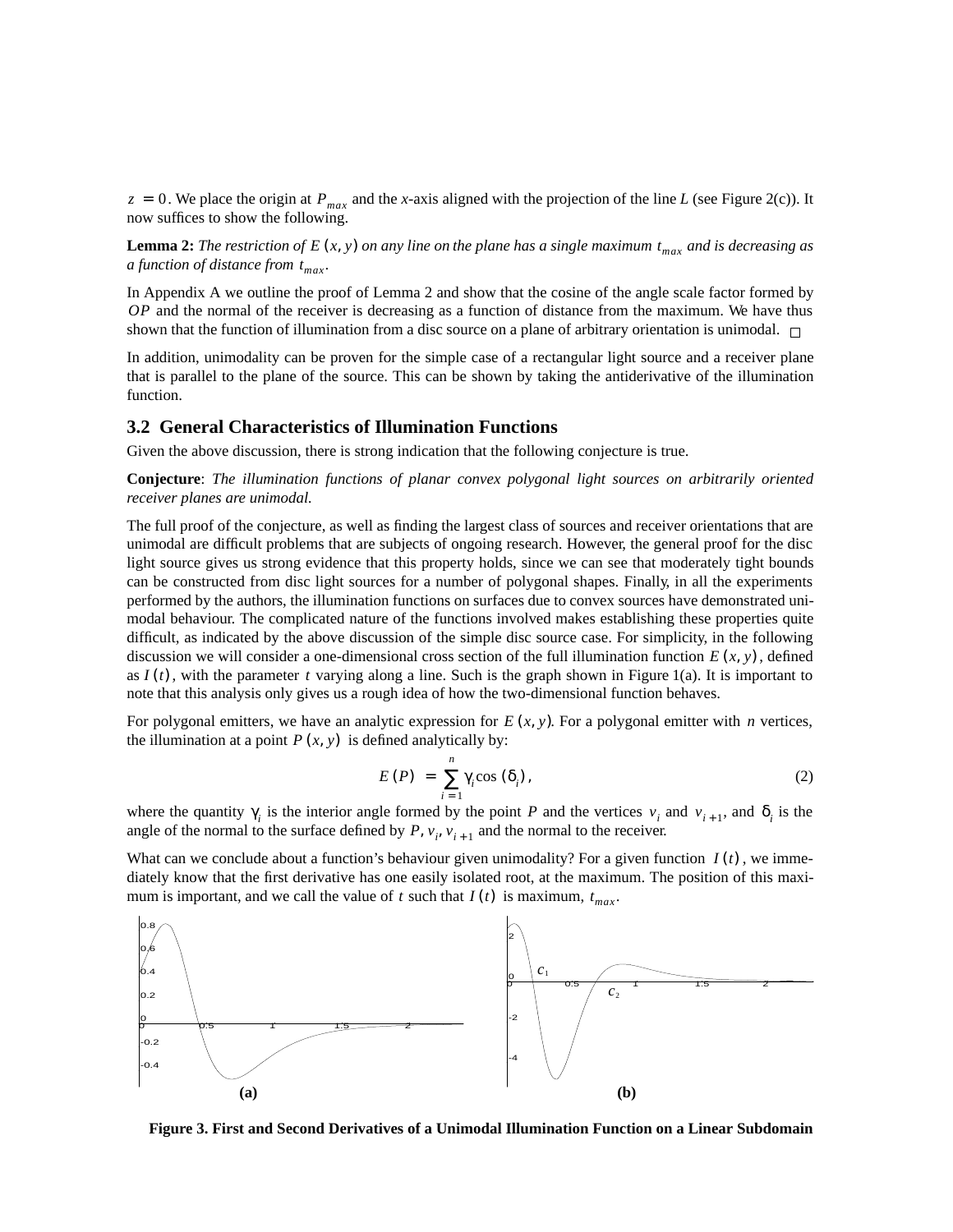Due to the decreasing behaviour of the function with respect to the distance from the maximum, the derivative has one maximum and one minimum (Figure 3(a)). Consequently the second derivative will have exactly two roots. It must be noted that the derivatives for example in Eq. (2) become large very quickly (each differentiation increasing the values of the function by approximately an order of magnitude). In Figure 3(a) the first derivative along the line is shown and in Figure 3(b) the second derivative is shown (both scaled to fit).

One important measure of the smoothness of a function is *curvature*. Curvature is defined as follows:

$$
\kappa(t) = \frac{f''}{[1 + (f')^{2}]}
$$
 (3)

When curvature changes sign, we know that the function changes from convex to concave. To determine these crossings, called inflection points, it is sufficient to find the roots of the second derivative. From now on we call the inflection points,  $c_1$  and  $c_2$  (see Figure 3(b)). Together with  $t_{max}$  they are the *critical points* of the function. For the two dimensional function  $E(x, y)$  these points correspond to critical surfaces and are typically of high order in *x* and *y*.

#### **4. Structured Sampling and Polynomial Interpolation**

The goal of this research is to develop a sampling strategy and a reconstruction scheme that will allow efficient and accurate representation of the illumination function over a surface. The recognition of the properties of illumination functions discussed previously allows the more effective choice of samples and interpolants.

The choice of sampling strategy is directly linked to the reconstruction scheme used. Piecewise polynomial interpolants have several desirable characteristics: they are computationally efficient, easy to manipulate analytically, and in some cases allow error estimation to be performed. It seems that a sampling scheme that ties in with such interpolants should be non-uniform, so that only as much effort as required is spent in each region of the function. To achieve such non-uniformity, the sample selection must be adaptive, based on an attempt to bound the error.

#### **4.1 Representing Illumination with Piecewise Polynomial Interpolants**

To maintain the original goal of efficiency, the reconstruction scheme should require minimal computation to determine a value of the desired function. We thus restrict ourselves to linear and quadratic interpolants, since they require a small number of multiplications to evaluate a function at any point.



**Figure 4. Undersampling Problems from Uniform Linear and Quadratic Interpolation**

Higher order interpolants can introduce ringing artifacts, and therefore should be used with caution. In previous work, cubic [12] and quadratic [9] interpolants have been used. The following examples indicate some of the possible problems when low sampling densities are used. In Figure 4(a), the function originally depicted in Figure 1(b) is used, over a receiver that is twice as long to the right, to demonstrate the problems more clearly. Using 5 samples, we show the uniform linear interpolation of this function. As can be seen in Figure 4(a), when the function structure is not taken into account, significant errors can result. The maximum value can be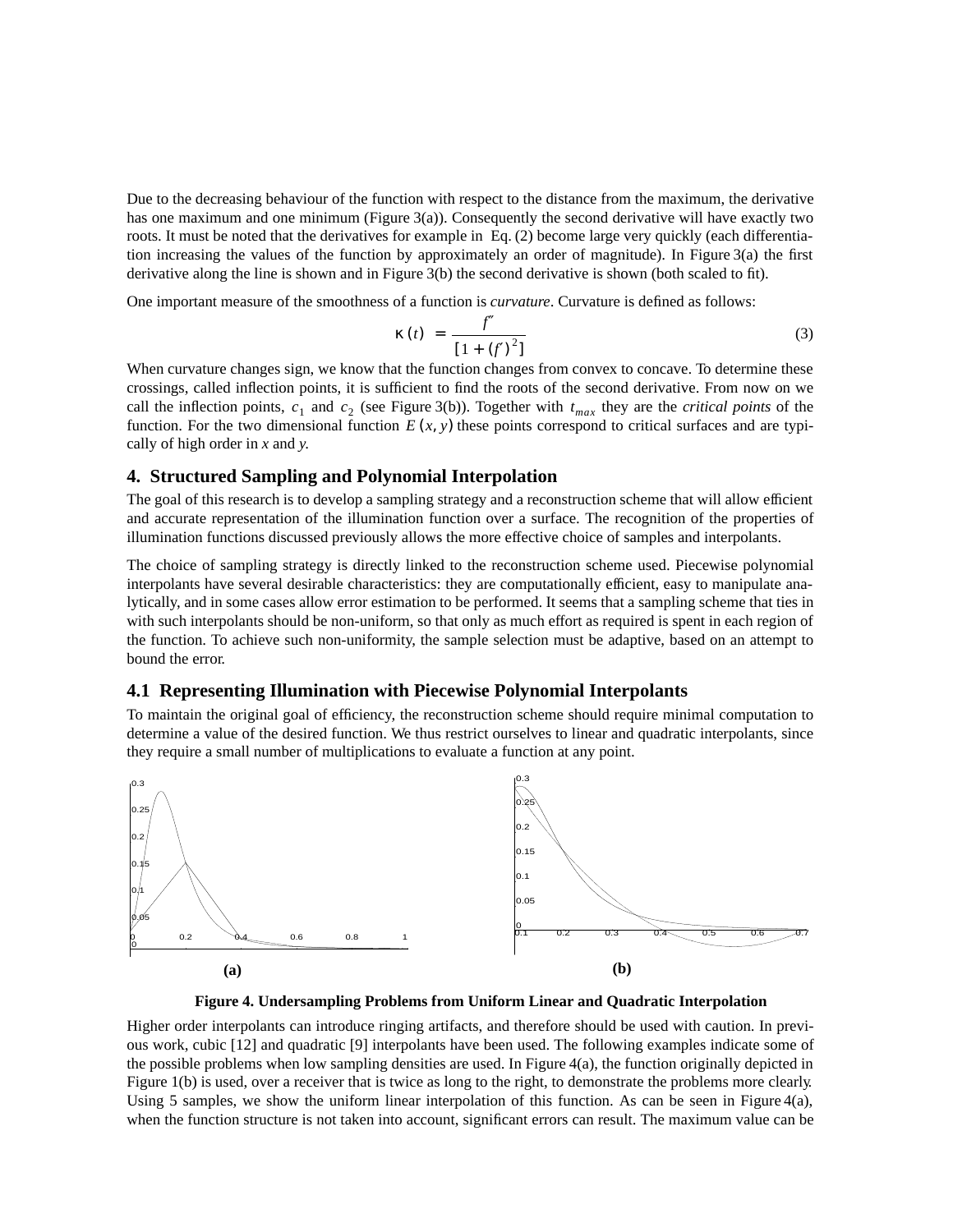missed leading to disastrous results. In the "radiosity gradient" approaches, such initial undersampling will mean that the elements will not be further subdivided, and the maximum illumination will be drastically underestimated. By identifying the maximum  $t_{max}$ , this artifact can be avoided.

Another interesting artifact is that of over- and under-shooting caused by blind quadratic interpolation (shown in Figure 4(b)). Even though negative lobes can be immediately identified without resorting to the original function structure, non-negative artifacts cannot be consistently identified, unless the regions being examined are guaranteed to be either concave or convex. This can only be accomplished by identifying the critical points.

The use of a polynomial representation is also useful for display. The interpolants can be queried in a ray-casting (as in [9]) or a z-buffer scheme to extract high quality values on a pixel by pixel basis. But we can also resample the interpolants at the vertices of small polygonal elements to be subsequently used in hardware rendering.



**Figure 5. Finding the Critical Points**

## **4.2 Using One Dimensional Analysis to Generate Tensor Product Interpolants**

As noted in Section 3.2, for the full two-dimensional case identifying the critical surfaces and points requires the solution of complicated high order equations. Unimodality however allows us to find the one dimensional maxima in two orthogonal directions, and immediately determine the overall two dimensional maximum. We can thus avoid the computationally expensive solution of the two-dimensional problem. Figure 5(a) shows the illumination function from a rectangular source on a plane that is at an angle to it.

The algorithm initially places an bounding box around the receiver surface, one edge of which is aligned with its longest edge. The two-dimensional local coordinate system is defined as this edge being the *x*-axis, while the first vertex of the bounding box defines the *y*-axis. The midpoints of the lines  $y = 0$  and  $y = y_{max}$  are found and one-dimensional analysis is performed on the line defined by these two points (see Figure 5(b)). It is first determined whether a maximum exists along this line, and if there is one, it is found numerically. Similar analysis is done in the other dimension (see Figure 5(b)).

We now have two lines, one parallel to the *x*-axis and one parallel to the *y*-axis, on which there either is a maximum, or we have a portion of either the  $[t_{start}, t_{max}]$  or  $[t_{max}, t_{end}]$  regions (increasing or decreasing respectively). In a similar fashion, the points  $c_1, c_2$  are found if they exist. The two lines in the x and y dimensions, segmented based on the maximum and the curvature, are used to create a set of two-dimensional cells (see Figure 5(c)). The cells are used as a basis for the creation of piecewise bi-linear, bi-quadratic or mixed quadratic/linear tensor product interpolants. In each of the cells, the function is either increasing or decreasing in both *x* and *y*, and either concave or convex. This information is now used to adaptively subdivide the cells. For the same reasons as when finding the critical points, the adaptive subdivision is performed in one dimension, and a tensor product is generated from these final one-dimensional segmentations.  $[t_{start}, t_{max}]$  or  $[t_{max}, t_{end}]$  $c_1, c_2$ 

## **5. Algorithms for Adaptive subdivision**

Each segmented line can contain the regions {  $[t_{start}, c_1]$ ,  $[c_1, t_{max}]$ ,  $[t_{max}, c_2]$ ,  $[c_2, t_{end}]$  }. Of these  $[c_1, t_{max}]$ ,  $[t_{max}, c_2]$  do not depend on the size of the receiver, while  $[t_{star}, c_1]$ ,  $[c_2, t_{end}]$  do. Compare for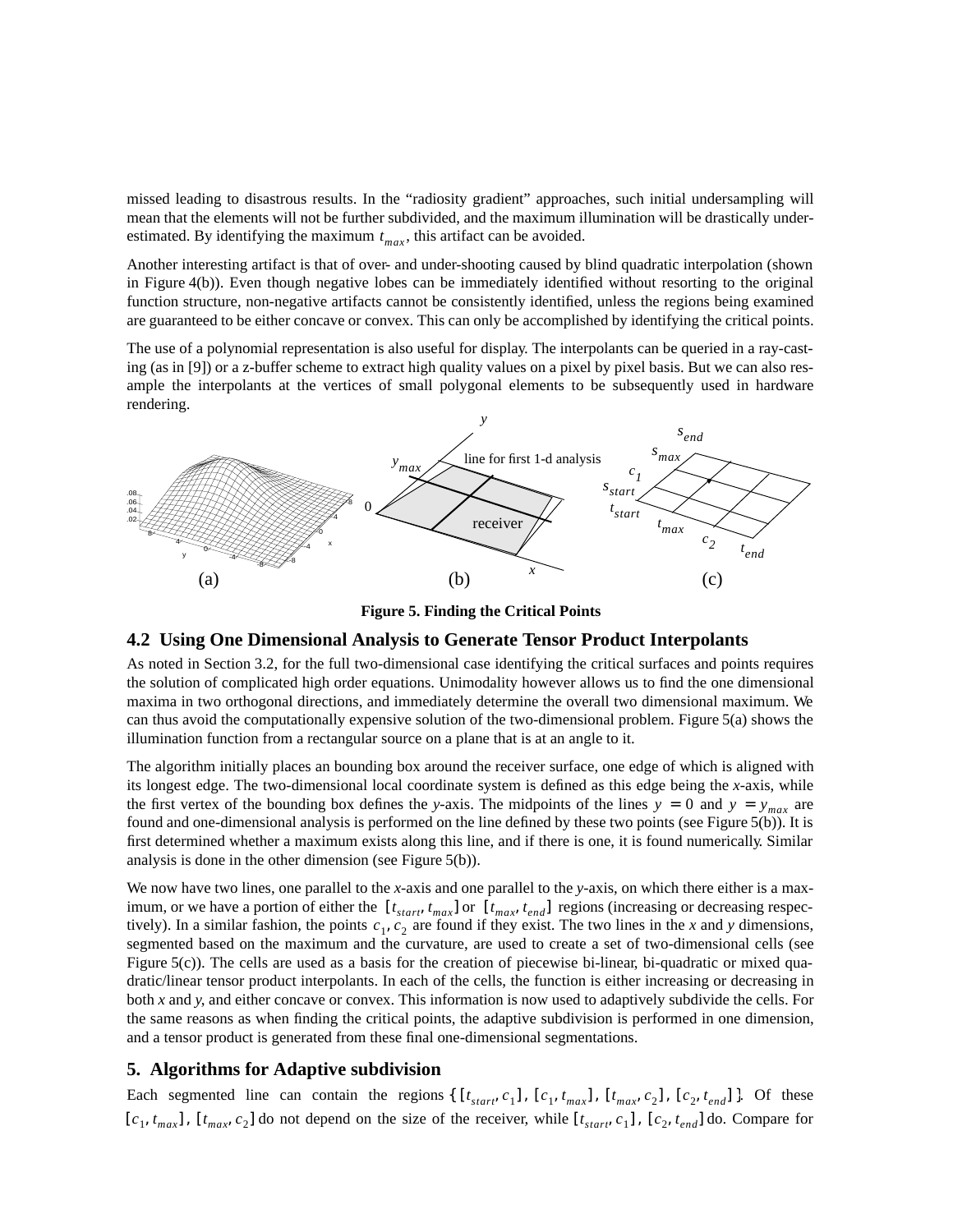example Figure 1(b) and Figure 4(a), in which the length of the receiver changed. Due to this distinction in behaviour, different approaches must be taken in dealing with the two kinds of region.

We call the regions  $[t_{star}, c_1]$  and  $[c_2, t_{end}]$  "tails" of the illumination function. The constant length of the regions  $[t_{start}, c_1]$  and  $[c_2, t_{end}]$  independent of receiver size allow more assumptions to be made about the function in these sections. Conversely, the tails are typically harder to deal with, since it is difficult to cheaply determine function structure.

To maintain the original goals of efficiency and accuracy, we need a consistent subdivision criterion. Subdivision is thus based on determining an upper bound on the error after a specific subdivision step, and using this bound to determine if subsequent subdivision is necessary. Due to the one-dimensional nature of this analysis, the error bound is actually an upper limit of the error on the one specific line being examined. Due to the unimodal nature of the function, this gives a relatively good approximation to an error bound for the tensor product, but it is still not completely reliable.

Any adaptive subdivision algorithm requires a termination criterion. This is usually a user-supplied parameter. To avoid confusion the tolerance is given in terms of the relative error (e.g. pixels that differ by less than 10%) the user is willing to tolerate, between the approximation and the exact solution.

The adaptive scheme employed is guided by the following general principle. Given a one-dimensional region of the parameter  $t$  try to fit a parabola to the function. If an acceptable error bound can be easily determined, stop. If not, attempt to fit a linear approximation within an acceptable error bound, and if that also fails, subdivide. It must be emphasized here that all function values previously computed are reused in the adaptive subdivision steps, and are also used for the final display.

## **5.1** Adaptive Subdivision in the region  $[c_1, c_2]$

The algorithm initially is given a region [a, b] which is a subset of either  $[c_1, t_{max}]$  or  $[t_{max}, c_2]$ . Initially a parabolic fit to the function in this region is attempted. To achieve this a third point is required. Define  $Q_u(t)$ as the parabola defined by  $(a, I(a))$ ,  $(b, I(b))$  and an variable third point  $(u, I(u))$ . Ideally we should choose *u* such that  $\sqrt{\int_a^b (Q_u(t) - I(t))^2} dt$  is minimised. Finding this value of *u* is too expensive, since the integral would have to be numerically evaluated at significant cost.  $\int_a^b$ 

Fortunately, the illumination function in this region is sufficiently well behaved, so that it is possible to closely approximate the function in one dimension using cubic hermite curves. Using the hermite interpolants allows us to directly solve the following minimisation problem. Define  $C(t)$  to be the cubic approximating the function, and  $Q_u(t)$  the quadratic defined by  $(a, I(a))$ ,  $(b, I(b))$  and  $(u, C(u))$ . Find u such that

$$
F(u) = \sqrt{\int_{a}^{b} (Q_u(t) - C(t))^{2} dt}
$$
\n(4)

is smallest. We call the value of u such that  $F(u)$  is minimum  $u_m$ . If  $Q_{u_m}$  is acceptable (see below), then an error bound for this parabola can be determined by finding the maximum value of  $B = |Q_{u_m}(t) - C(t)|$ . This maximum can be computed directly. It is stressed that the cubics are used only for one dimensional analysis.

The parabolic fit is unacceptable if its maximum is in the interval  $[a, b]$ , since the interpolant would then not preserve monotonicity in the region. This test can be performed trivially. If this is the case,  $u_m$  is set to  $(a + b)$  /2 and the parabola  $Q_{u_m}$  is used.If the parabola is acceptable, the value *B* is tested, and if it is within tolerance the algorithm stops. If not, a linear fit is attempted, using the previously determined point  $u_m$  to generate two linear segments,  $L_1$  and  $L_2$ .

To bound the error incurred by the linear segment  $L_i$ , the function  $|L_i(t) - C(t)|$  is maximised, an operation that again can be performed directly. The value of  $t$  for which this is maximum is called  $t_m$ . In this case the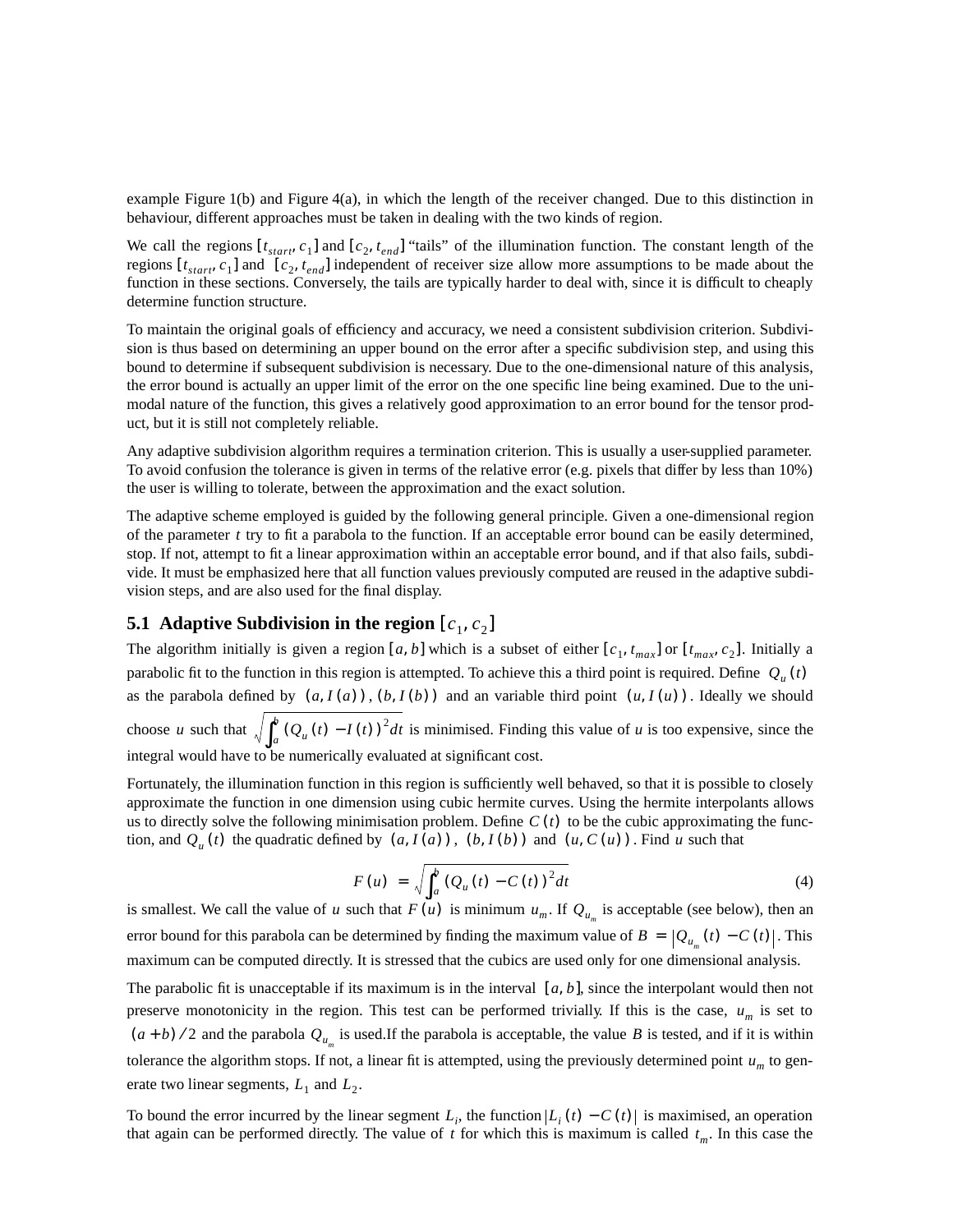error in the interval due to the linear approximation is bounded by  $B = |L(t_m) - C(t_m)|$ . For each of the two segments  $B$  is compared to the tolerance. If it is less, we are done, and otherwise the segment is subdivided.

#### **5.2 A Midpoint Tail Subdivision Scheme**

As has been noted, the function behaviour in the tails is less predictable than that in the subsets of  $(c_1, c_2)$ . As a result the hermite approximation-based techniques cannot be reliably used for the tails. As an alternative, a midpoint subdivision scheme is employed. The algorithm proceeds as follows.

- 1. Assume that the original interval for subdivision is  $[a, b]$ . Create the parabola defined by  $(a, I(a))$ ,  $(b, I(b))$  and  $((a + b)/2, I((a + b)/2))$ .
- 2. Determine if the parabola is an acceptable fit. If so determine the error bounds in both subintervals, due to the parabolic interpolation. If both error bounds are under the acceptable limit, stop. If not, go to Step 3.
- 3. Determine if the errors from linear interpolants are acceptable in both subintervals. If they are, stop. If one region's bound is above tolerance subdivide and leave the other as is. If not, subdivide and perform Step 1 for both subintervals.



**Figure 6. Bounding the Error for Quadratic and Linear Interpolants**

#### *Determining Acceptability and Bounding the error for a parabolic interpolant*

Because the regions have been subdivided so that the function in  $[a, b]$  is either convex or concave (see for example Figure 6(a)), we can immediately reject any quadratic in which the minimum/maximum lies within the interval  $[a, b]$ . If this is not the case, the quadratic crosses the function  $I(t)$  once in  $[a, b]$ . Call this crossing point  $t_c$  (see Figure 6(b)). The interval [a, b] is now split into two, and we know with certainty that the parabola is completely above or completely below the illumination function in either subregion (see Figure 6(b)). Using this fact, we can immediately determine in which interval the parabola is entirely above the function, and in which it is below, by examining the derivatives of the quadratic and the function at  $a$  and  $b$ .

For the subregion that the parabola is below the illumination function, say  $[t_c, b]$  without loss of generality, we can directly compute the point at which the parabola is furthest from the line segment defined by  $(t_c, I(t_c))$ and  $(b, I(b))$ . This situation is shown on the right hand side of Figure 6(b). Call this point  $t_r$ . An upper bound on the error incurred by the parabola in the subinterval  $[t_c, b]$ , is  $B = |Q(t_r) - L(t_r)|$ . The vertical line in the right half of Figure 6(b) shows the magnitude of *B*. For the subregion that is entirely above we employ the bounding method used for linear interpolants, described below. The vertical line in the left half of Figure 6(b) shows the magnitude of the error bound.

#### *Bounding the error for a linear interpolant*

To bound the error incurred by the line segment L defined by  $(a, I(a))$ ,  $(b, I(b))$ , we use the derivatives  $I'(a)$  and  $I'(b)$ . Since we know that the function is either convex or concave in this interval, we can create two lines  $l_a$  and  $l_b$  that have slope determined by  $I'(a)$  and  $I'(b)$ , that will have one intersection in the inter-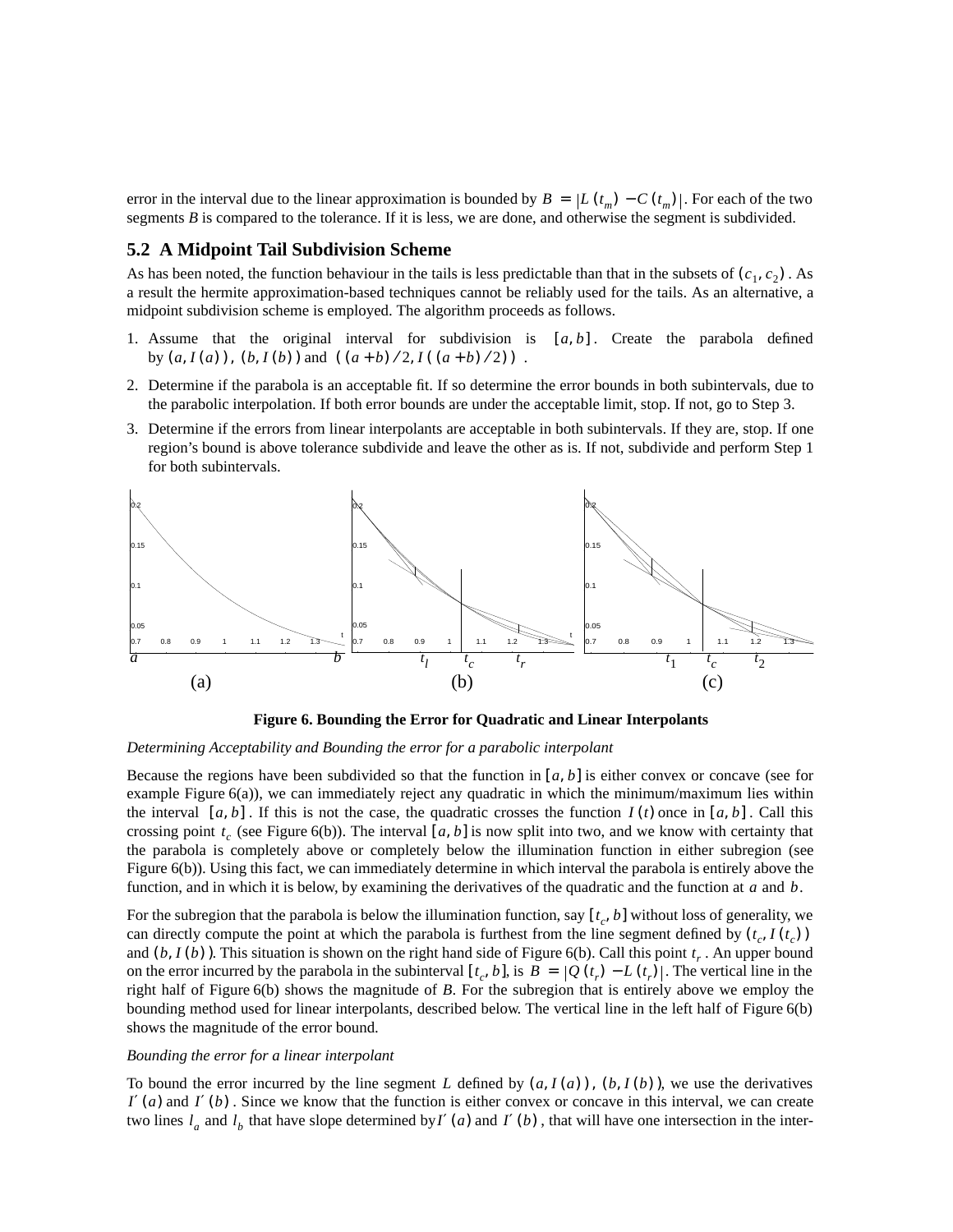val  $[a, b]$ . These lines, for both left and right hand subintervals, are shown in Figure 6(c). Call this point of intersection  $(t_m, I_m)$ . The error in [a, b] is bound by the value  $B = |I_m - L(t_m)|$ . In Figure 6(c), the error bound is shown by a small vertical line for both intervals, where  $t_m$  corresponds to  $t_1$  and  $t_2$  respectively. As we can see this bound is quite tight in most cases.

## **5.3 Computational Expense**

The above algorithm is fairly complicated, but an overall effort has been made to avoid much additional computation. Each step of the algorithm described in Section 5.1 only costs as much as the operations required to evaluate cubics and quadratics which is a few multiplies, plus the initial setup cost of the cubic hermite, which is only two extra function evaluations to determine the derivatives at the endpoints. The steps of Section 5.2 however, cost one extra function evaluation for each derivative value computed (maximum of three).

## **6. Implementation and Results**

To find the critical points, Brent's minimisation algorithm was used [8]. For a given interval  $[a, b]$ , it is first determined whether  $t_{max}$  is in the interval, by examining the values of the derivative at *a* and *b*. If it exists, it is found by maximising the illumination function. It must be noted that this expense can be avoided when the maximum can be found geometrically, as is the case for the disc source. In a similar fashion, the points  $c_1$  and  $c<sub>2</sub>$  are found, if necessary, by minimising or maximising the first derivative. The average expense of this iterative procedure over a large number of tests is between 4 and 6 iterations. To avoid numerical instabilities, finite differences are used to find the derivative values.

To compare to the uniform approach, it was necessary to compensate for the expense incurred in finding the critical points and adaptive subdivision. This was achieved by counting the number of function evaluations incurred in the sample placement and the adaptive subdivision. To achieve fair comparison to a uniform solution, a uniform grid is constructed that has the same number of sample points as the structured solution, plus as many additional sample points (within integer limitations) as function evaluations used in the sample placement stage. Both uniform linear and uniform quadratic interpolation were tested. However, the latter resulted in images that had high error. Consequently only uniform linear results are reported.

| Test 1<br><b>Linear</b> | Test 1<br><b>Struct</b> | Test 2<br><b>Linear</b> | Test 2<br><b>Struct</b> | Test 3<br>Linear | Test 3<br><b>Struct</b> | Test 4<br><b>Linear</b> | Test 4<br><b>Struct</b> | Test 5<br><b>Linear</b> | Test 5<br><b>Struct</b> |
|-------------------------|-------------------------|-------------------------|-------------------------|------------------|-------------------------|-------------------------|-------------------------|-------------------------|-------------------------|
| 9.42                    | 6.33                    | 19.18                   | 5.76                    | 4.79             | 5.14                    | 4.32                    | 0.00                    | 2.67                    | 2.56                    |
| 12.62                   | 5.37                    | 19.28                   | 3.04                    | 4.34             | 2.62                    | 4.52                    | 0.00                    | 2.51                    | 0.76                    |
| 13.17                   | 3.41                    | 18.06                   | 2.38                    | 4.61             | 2.26                    | 4.65                    | 0.00                    | 1.78                    | 0.60                    |
| 13.00                   | 3.36                    | 15.55                   | 2.92                    | 6.11             | 3.66                    | 4.90                    | 0.00                    | 0.78                    | 0.32                    |
| 6.70                    | 0.44                    | 13.18                   | 5.95                    | 5.95             | 2.48                    | 5.11                    | 0.40                    | 0.65                    | 0.04                    |
| 8.44                    | 0.26                    | 6.90                    | 2.23                    | 7.19             | 0.00                    | 3.42                    | 0.00                    | 0.27                    | 0.00                    |
| 7.68                    | 0.26                    | 8.14                    | 2.53                    | 7.18             | 0.00                    | 4.18                    | 1.84                    | 9.55                    | 3.94                    |
| 6.57                    | 0.26                    | 2.39                    | 3.60                    | 5.95             | 2.38                    | 5.01                    | 2.25                    | 6.86                    | 2.51                    |
| 7.86                    | 0.26                    | 0.97                    | 4.53                    | 4.15             | 3.63                    | 7.03                    | 0.80                    | 3.49                    | 2.11                    |
| 8.37                    | 0.26                    | 0.13                    | 5.54                    | 4.58             | 2.34                    | 7.82                    | 2.78                    | 2.30                    | 2.13                    |
| 6.67                    | 0.71                    | 0.03                    | 6.67                    | 4.38             | 2.59                    | 7.94                    | 4.69                    | 2.17                    | 2.16                    |
| 13.10                   | 2.57                    | 0.00                    | 7.84                    | 4.97             | 5.28                    | 8.59                    | 2.37                    | 2.19                    | 2.19                    |
| 13.10                   | 3.64                    | 0.00                    | 8.71                    | 2.87             | 1.82                    | 4.61                    | 4.19                    | 2.10                    | 2.10                    |
| 9.65                    | 4.91                    | $0.00\,$                | 2.78                    | 0.88             | 0.67                    | 1.76                    | 3.92                    | 2.01                    | 2.01                    |
| 9.07                    | 6.78                    | 0.00                    | 2.25                    | 0.11             | 0.26                    | 0.95                    | 4.78                    | 1.64                    | 1.64                    |

**Table 1. Test Suites for Rectangle Source and Varying Orientations**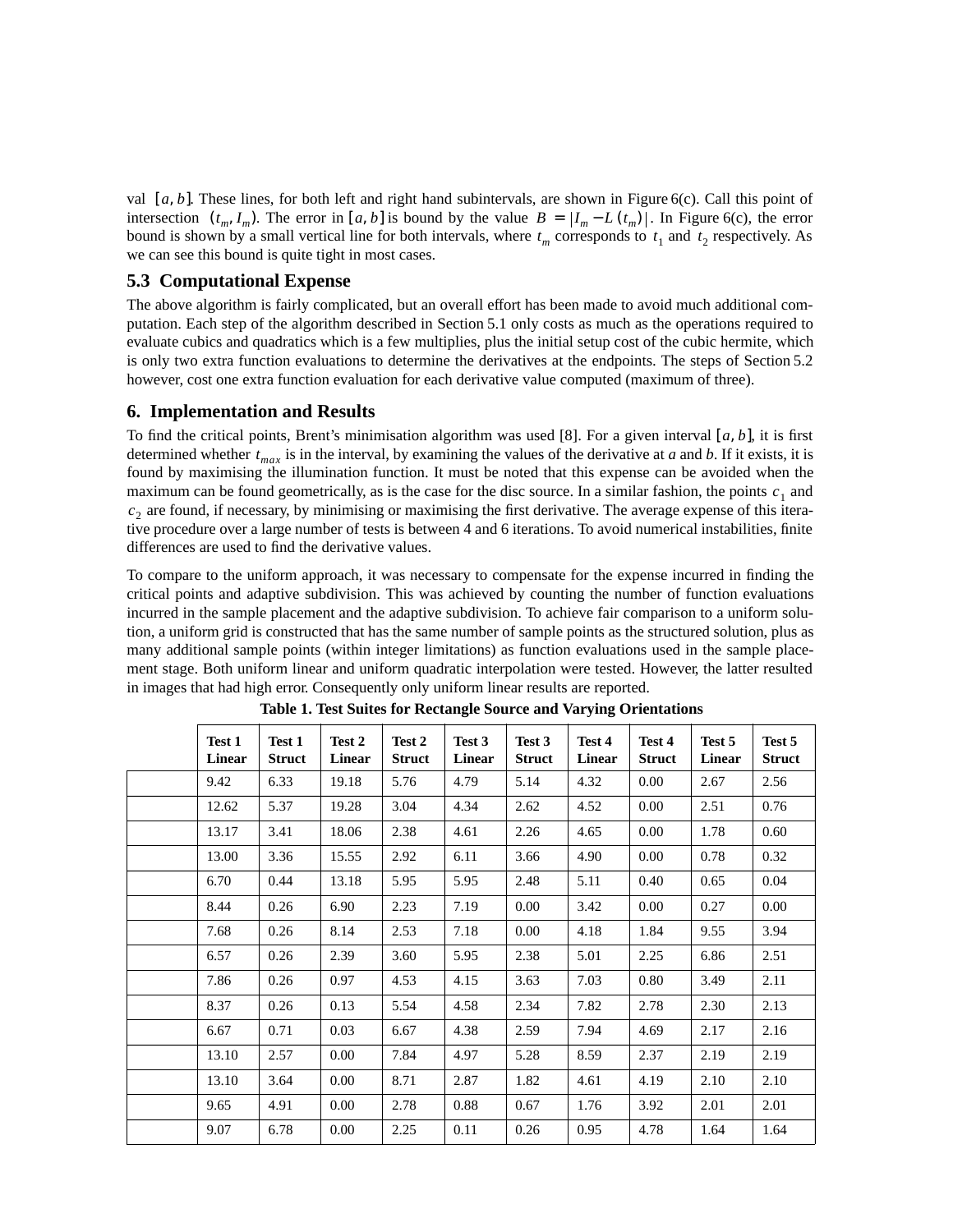|             | Test 1<br>Linear | Test 1<br><b>Struct</b> | Test 2<br><b>Linear</b> | Test 2<br><b>Struct</b> | Test 3<br><b>Linear</b> | Test 3<br><b>Struct</b> | Test 4<br><b>Linear</b> | Test 4<br><b>Struct</b> | Test 5<br><b>Linear</b> | Test 5<br><b>Struct</b> |
|-------------|------------------|-------------------------|-------------------------|-------------------------|-------------------------|-------------------------|-------------------------|-------------------------|-------------------------|-------------------------|
| % Avg.Err.  | 9.69             | 2.59                    | 6.92                    | 4.45                    | 4.54                    | 2.34                    | 4.99                    | 1.87                    | 2.73                    | 1.67                    |
| Std. Dev.   | 3.54             | 2.18                    | 7.67                    | 2.31                    | 1.96                    | .62                     | 2.21                    | 1.69                    | 2.43                    | 1.15                    |
| Lin/Struct. |                  | 3.74                    |                         | 1.55                    |                         | 1.94                    |                         | 2.66                    |                         | 1.63                    |

**Table 1. Test Suites for Rectangle Source and Varying Orientations**

## **6.1 Test Results**

To evaluate the new algorithm a large number of tests are run of a simple environment, in which only a few parameters vary. We have chosen a rectangular source lighting a simple rectangular receiver. The parameters that can vary are thus distance and orientation of the two polygons. As in previous work by the authors [4], an error metric that measures pixel by pixel image difference from the analytic solution was used. The ratio of the number of pixels that display more than 10% absolute difference from the analytically generated image over the total number of visible pixels gives a percent error metric.

A total of 5 test suites, of 15 images each, were run. Each suite varied one or more of the distance and orientation parameters. In Test 1 the source moves across a horizontally opposing plane in only one direction. In Test 2 the source moves in all three directions. In Test 3 the receiver plane is vertical while a horizontal light source moves in one direction. In Test 4 the receiver plane slowly rotates towards the source and finally in Test 5 a rotated plane moves under the source.

In Table 1, we see the results for a total of 75 tests. The first and last few cases in each suite are typically situations where the tail regions are dominant. Overall we see that the ratio of error from the linear method over the error from the structured method varies between 1.55 to 3.74. This clearly shows that for the same amount of computation, better results are produced. Most of the errors incurred by the structured approach are in the tails and are due to the lack of view dependent considerations in the subdivision approach.

## *Frame Consistency in Animation*

Figure 7 shows four frames from an animation sequence with a moving light source. These images are the analytically computed exact solutions. In the colour plates the new method is compared to a uniform solution.

## **Figure 7. Analytically Computed Images of Animation**

Colour Plate 1 shows the structured solution results. Notice that in the bright areas the interpolation is of high quality. The Mach bands due to first derivative discontinuities can be seen in the darker areas. Colour Plate 2 shows the grid of samples and the red areas show where the interpolants have overestimated the values of the function. Notice how the grid tracks the movement of the source.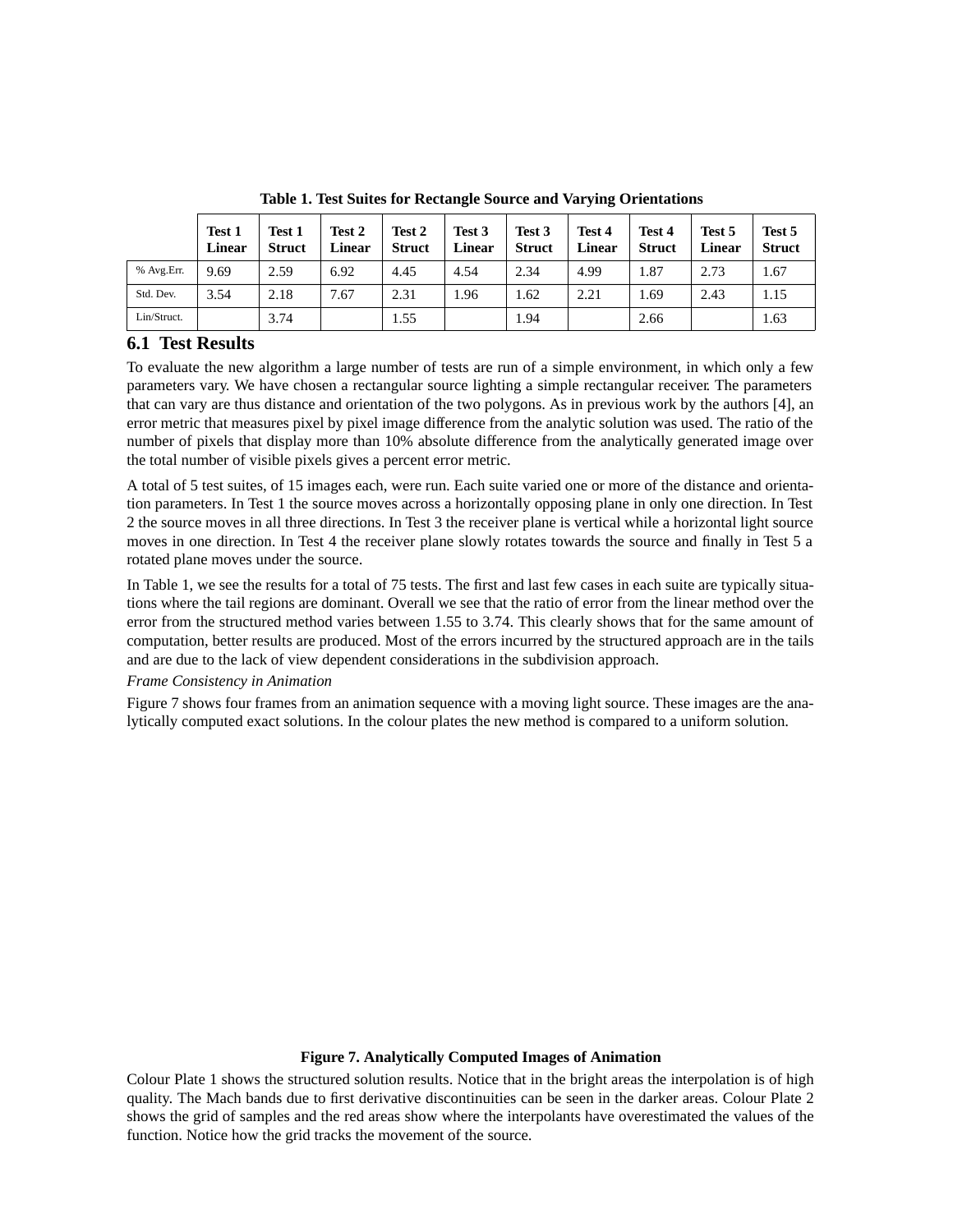Colour Plate 3 shows the uniform solution. Grid cross-hatching is visible in all images, and the maximum illumination values do not correspond to the real maximum. The cross hatching is inconsistent, since it depends on chance alignment of the grid and the critical points. Colour Plate 4 show the uniform sample grid. Notice how more samples are used to compensate for the expense of determining the critical points and adaptive subdivision. Blue areas are where the interpolant is underestimating the value of the function.

## **7. Conclusions and Future Work**

The new method achieves all three goals set forth in the introduction. It is efficient, since the overhead of finding the critical points and adaptively subdividing is definitely worthwhile in terms of the results. It is more accurate than previous methods since adaptive subdivision is based on bounding the error in certain intervals of the illumination function. Finally it results in consistent generation of animated sequences, without the need for user intervention, due to the tracking of important properties of the illumination function (i.e. the position of the maximum and the curvature).

The sampling strategy can be used in any radiosity-based system to improve the quality of sample placement, both for static and moving images. It can be used both in traditional radiosity systems [3], or as a front end for the more sophisticated approaches, such as those described in [9][12]. Use of the interpolants proposed is also a feasible alternative to traditional patch/element representations of radiance over a surface, or the "blind" quadratics used in [9].

In terms of future work, there is much room for improvement and investigation. The use of numerical techniques to identify the critical points is wasteful. Further investigation into geometric techniques will most probably result in faster ways to find  $c_1$  and  $c_2$ . Investigation of the quality/computation trade-off between cubic and quadratic interpolants is an important consideration. Careful analysis of  $C<sup>1</sup>$  discontinuities should be performed and the results incorporated into the adaptive subdivision algorithm. Triangular interpolants, instead of tensor products may help alleviate this problem. View dependent considerations must also be taken into account as proposed in [4]. The algorithm can be adapted to facilitate this without much modification. Results of the above will significantly improve the quality of the new technique proposed.

In current work the method is being extended to the more general context of a partially occluded environment. The approach is based on computing a discontinuity mesh in the spirit of [11][9] and [6], which results in a face-edge-vertex structure. The algorithm described here is then selectively applied to certain of the faces in light or in penumbra. Multiple sources can also be handled by maintaining a list of polynomial representations of the illumination due to the first few most powerful emitters, and then combining the subsequent less powerful emitters into a simpler interpolant. With these extensions the approach can be used in a general global illumination system.

In conclusion, we have shown that the new algorithm for structured sampling can significantly improve the quality and consistency of images of scenes with simple polygonal light sources. The study of a common class of emitters has allowed the identification of important illumination function properties. These properties are then used to identify critical points, and the use of error bounds for adaptive subdivision results in an efficient, accurate and consistent reconstruction algorithm.

## **Acknowledgments**

The authours wish to acknowledge the financial support of the National Science and Engineering Research Council of Canada, the Information Technology Research Centre of Ontario, and the University of Toronto, for this research. Thanks also to Tom Milligan and Moira Minoughan for the photography.

## **References**

- [1] Baum, Daniel R., Stephen Mann, Kevin P. Smith, and James M. Winget, "Making Radiosity Usable: Automatic Preprocessing and Meshing Techniques for the Generation of Accurate Radiosity Solutions," *ACM Computer Graphics (SIGGRAPH '91 Proceedings)*, vol. 25, no. 4, pp. 51-60, July 1991.
- [2] Campbell, A. T. III and Donald S. Fussell, "An Analytic Approach to Illumination with Area Light Sources," *Technical Report TR-91-25, Computer Sci. Dept., University of Texas at Austin*, August 1991.
- [3] Cohen, Michael F., Donald P. Greenberg, David S. Immel, and P. J. Brock, "An Efficient Radiosity